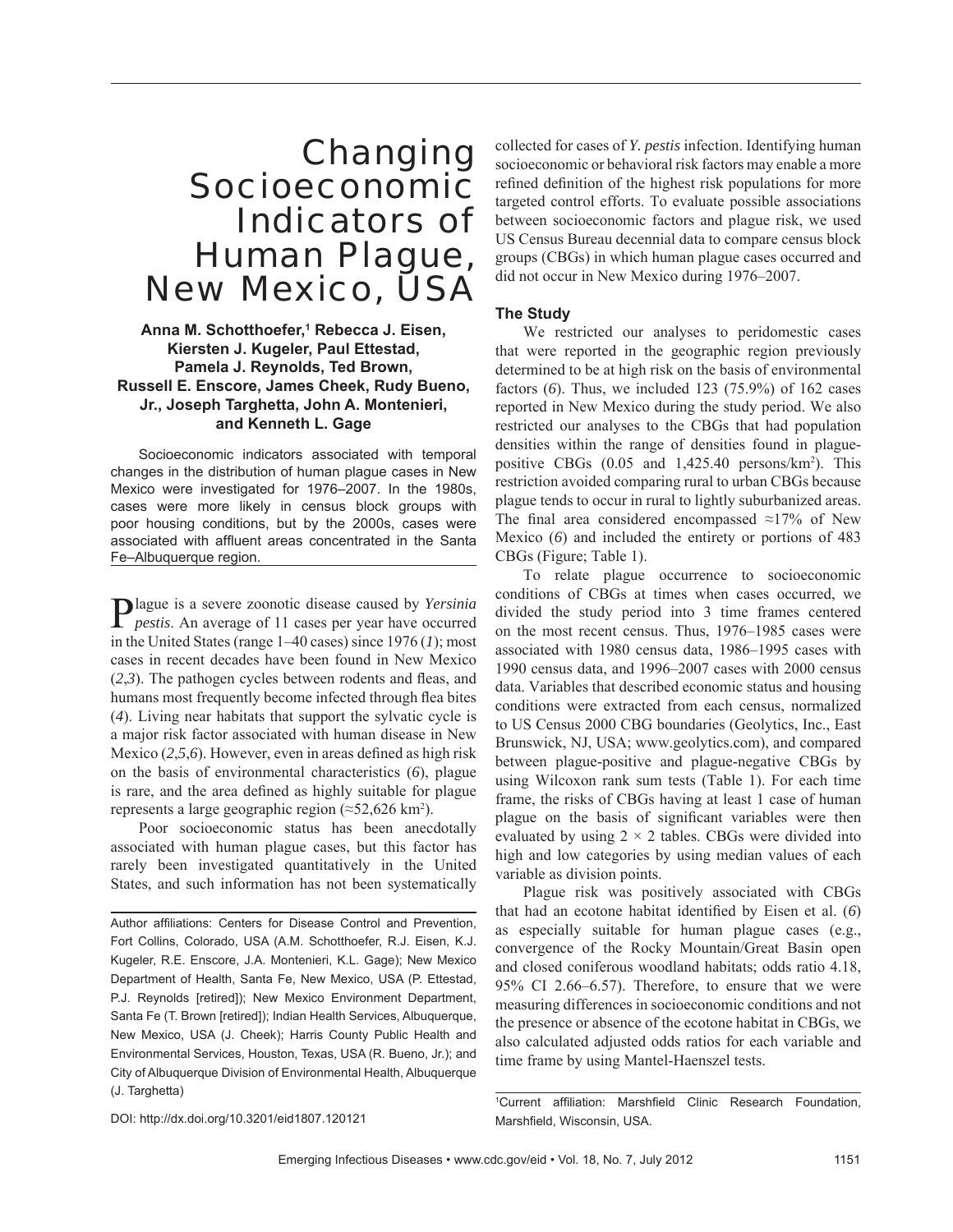#### **DISPATCHES**



Figure. Areas of New Mexico, USA, considered in the current analysis on the basis of those defined as high risk for human plague by Eisen et al. (*6*) for each time frame examined. A) 1976–1985, B) 1986–1995, C) 1996–2007. Distributions of human cases are displayed and census block groups are color coded as negative or positive for plague cases. Census block group boundaries are indicated in light gray, and counties are outlined in dark gray. Ovals or circle indicate census block groups with significantly ( $p$ <0.05) high human plague incidence rates per 1,000 persons, identified by using the Kulldorff space scan statistic (9). Analyses were conducted by using the Poisson probability model and 999 Monte Carlo replications to test for significance.

Our results suggested temporal changes in socioeconomic factors associated with location of human plague cases. In the 1980s, plague tended to occur in CBGs with poor housing conditions (e.g., old homes with incomplete plumbing) and high proportions of the population living near or below the poverty line, but this second association was confounded by presence of ecotone habitat (Table 2; Figure). Beginning in the 1990s, plague cases began to be associated with CBGs with higher median incomes and home values, and by the 2000s, wealthier CBGs with higher proportions of newer homes were positively associated with plague cases (Tables 1, 2). High proportions of homes using wood fuel were consistently associated with positive CBGs for each time frame (Tables 1, 2), which supported suggestions from previous studies that availability of harborage for rodents (e.g., wood piles) in and around domestic environments may increase human plague risk  $(2,5-8)$ .

A general change in the distribution of plague cases during the study period was also observed. In the 1980s, plague cases were more widely distributed across New Mexico and were particularly common in the northwestern region of McKinley and Cibola Counties (Figure). However, by the 1990s, plague cases became less common there and more focused in the north-central region of the state (Santa Fe–Albuquerque and surrounding counties; Figure). We implemented the Kulldorff spatial scan statistic (*9*) by using SaTScan (*10*) to identify clusters of CBGs with high incidence rates of plague cases per 1,000 persons for each of the time frames to quantify these changes. Significant

clusters were detected only in the Santa Fe–Albuquerque region for each time frame (Figure). Changes consistent with the overall analysis in which plague occurrence shifted from poorer to wealthier CBGs and occurred in more new homes were observed when this region was considered alone.

Our analysis also suggested that migration of middle to upper–class families into suitable plague habitat throughout the high-risk areas of the state was associated with locations of plague cases. For example, in the 1990s, 28 (96.6%) of 29 plague-positive CBGs experienced population growth between the 1980 and 1990 censuses, in contrast to 337 (78.4%) of 430 nonplague CBGs that experienced growth. Likewise, 17 (85%) of 20 plague-positive CBGs in the 2000s occurred where there was growth between the 1990 and 2000 censuses versus growth in only 327 (75%) of 434 nonplague CBGs. Moreover, for the census 2000 period, population growth was more likely to have occurred in CBGs that had ecotone habitat than CBGs without ecotone habitat ( $p = 0.004$ , by Fisher exact test). Migration of persons into suitable plague habitat would potentially increase the likelihood of human exposure to infected rodents and their fleas (7).

#### **Conclusions**

Overall, our results confirmed the role of living in or near habitats that support maintenance of sylvatic plague as a risk factor for human *Y. pestis* infection, but also suggested migration of middle to upper–class families into such areas may be contributing to changes in the locations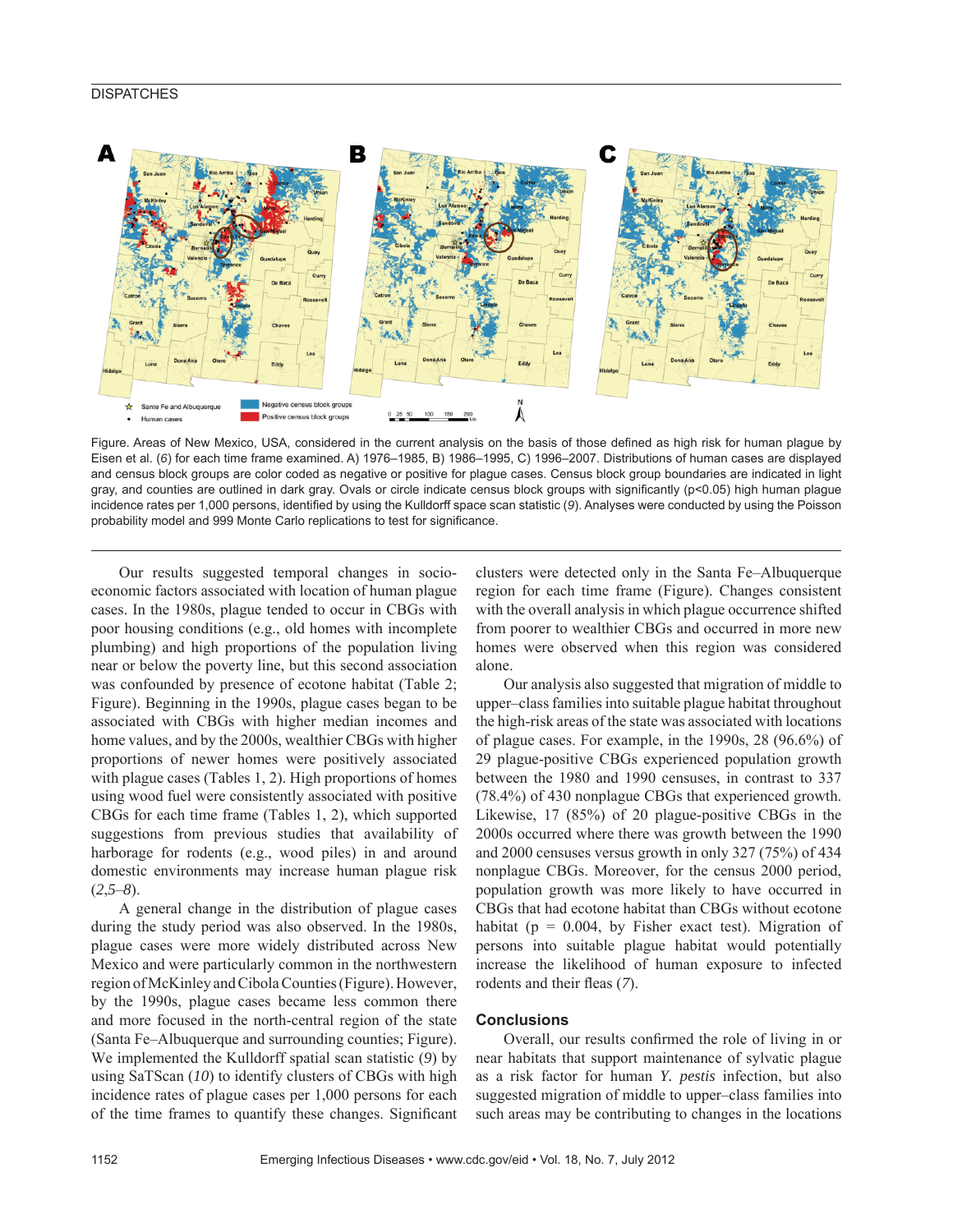| Census data, New Mexico, USA*      |                 |                         |                 |                            |              |                        |  |  |  |  |
|------------------------------------|-----------------|-------------------------|-----------------|----------------------------|--------------|------------------------|--|--|--|--|
|                                    | 1976-1985       |                         | 1986-1995       |                            | 1996-2007    |                        |  |  |  |  |
|                                    | Positive, $n =$ | Negative, $n =$         | Positive, $n =$ | Negative, $n =$            | Positive, n  | Negative, $n =$        |  |  |  |  |
| Variable                           | 64              | 405                     | 29              | 430                        | $= 20$       | 434                    |  |  |  |  |
| Population density/km <sup>2</sup> | 4.34 (11.54)    | 22.68                   | 8.31 (34.66)    | 23.46                      | 13.70        | 25.96                  |  |  |  |  |
|                                    |                 | $(264.48)$ <sup>+</sup> |                 | (238.31)                   | (31.82)      | (267.56)               |  |  |  |  |
| Housing density/km <sup>2</sup>    | 1.46(4.18)      | 8.38                    | 3.33(12.57)     | 9.33(95.91)                | 5.87 (12.13) | 11.30                  |  |  |  |  |
|                                    |                 | $(107.56)$ <sup>+</sup> |                 |                            |              | (107.09)               |  |  |  |  |
| Poverty rate#                      | 0.34(0.23)      | $0.22(0.23)$ §          | 0.32(0.42)      | 0.28(0.23)                 | 0.16(0.18)   | 0.24(0.24)             |  |  |  |  |
| % Housing units                    |                 |                         |                 |                            |              |                        |  |  |  |  |
| Vacant                             | 12.0 (8.84)     | 10.8(7.09)              | 14.0 (15.54)    | 14.5 (16.34)               | 8.4 (10.77)  | 10.7 (18.46)           |  |  |  |  |
| Rural farms                        | 2.1(5.19)       | $1.3(6.03)$ §           | 0(1.18)         | 0(0.66)                    | 0(1.02)      | 0(1.24)                |  |  |  |  |
| Occupied, incomplete plumbing#     | 8.6(15.93)      | 2.5(6.22)               | 7.5 (30.57)     | $2.3(9.21)\$               | 1.5(5.77)    | 1.1(4.47)              |  |  |  |  |
| Occupied mobile homes              | 16.2(5.89)      | 15.5 (17.88)            | 17.4 (23.31)    | 23.7 (20.25)               | 17.1 (13.19) | 18.4 (24.21)           |  |  |  |  |
| Built before 1940                  | 16.0 (14.98)    | 11.4 (16.92)§           | 6.7(16.81)      | 5.0(15.67)                 | 3.7(10.38)   | 3.8(11.72)             |  |  |  |  |
| $>40$ y old                        | 16.0 (14.98)    | 11.4 (16.92)§           | 14.3 (20.38)    | 11.1(22.71)                | 8.3(22.42)   | 15.8 (25.83)           |  |  |  |  |
| $\leq$ 5 y old                     | 20.6 (11.06)    | 21.7 (19.65)            | 17.1 (21.42)    | 13.6 (13.97)               | 21.5 (15.43) | 14.5 (14.86)§          |  |  |  |  |
| Heated with wood fuel              | 18.5 (20.80)    | 6.8(16.73)              | 31.56 (34.65)   | $13.0(31.99)$ <sup>+</sup> | 16.9 (21.79) | 6.8(20.91)             |  |  |  |  |
| Occupied by >6 persons             | 9.5(6.28)       | $7.1(4.89)$ §           | 5.4 (11.97)     | 5.0(6.90)                  | 3.3(4.48)    | 3.5(5.94)              |  |  |  |  |
| Household income**                 | \$28,477        | \$30,190                | \$29,644        | \$28,822                   | \$44,098     | \$31,323               |  |  |  |  |
|                                    | (\$11,544)      | (\$16,367)              | (\$30,784)      | (\$16,775)                 | (\$30,563)   | (\$18,541)             |  |  |  |  |
| Value of homes**                   | \$85,280        | \$95,791                | \$83,614        | \$80,237                   | \$132,350    | \$84,300               |  |  |  |  |
|                                    | (\$67, 672)     | (\$78,706)              | (\$104,492)     | (\$75,854)                 | (\$90,050)   | (\$90,400)             |  |  |  |  |
| Year housing unit built            | <b>NA</b>       | NA.                     | 1972 (9)        | 1974 (11)                  | 1987 (13)    | 1979 (11)§             |  |  |  |  |
| % Census block group area          |                 |                         |                 |                            |              |                        |  |  |  |  |
| Ecotone habitat <sup>++</sup>      | 2.8(11.36)      | 0(3.34)                 | 5.5 (13.44)     | 0(4.33)                    | 10.7 (23.28) | $0(4.63)$ <sup>+</sup> |  |  |  |  |
| Water                              | 0.60(0.45)      | 0.56(0.83)              | 0.60(0.31)      | 0.56(0.71)                 | 0.43(0.33)   | 0.58(0.67)             |  |  |  |  |

Table 1. Characteristics of census block groups considered in analysis for human plague on the basis of 1980, 1990, and 2000 US Census data, New Mexico, USA\*

\*Values are medians (interquartile ranges) for plague-positive and negative census block groups in the respective time frames. **Boldface** indicates variables significantly different between positive and negative groups. NA, not available.

 $tp \le 0.001$ , by Wilcoxon rank sum test.

‡Defined by the US Census Bureau as the proportion of the population living near or below the federal poverty line, which is based on household income adjusted for number of household members. The definition of the federal poverty line changed between the 1980 and 1990 censuses. Therefore, rates are not directly comparable across decennials.

§p≤0.01, by Wilcoxon rank sum test.

 $\P$ p $\leq$ 0.05 by Wilcoxon rank sum test.

#Defined by the US Census Bureau as lacking >1 of the following: hot and cold piped water, a flush toilet, and a bathtub or shower. Values are not directly comparable among censuses. In 1980, a housing unit was considered to have complete plumbing only if plumbing fixtures were for exclusive for the residents of that unit. In 1990, the requirement of exclusive use was dropped.

\*\*In US year 2000–adjusted dollars, rounded to the nearest dollar.

††Identified as the convergence of the Rocky Mountain/Great Basin open and closed coniferous woodland habitats by Eisen et al. (*6*).

| Table 2. Socioeconomic indicators and human plague cases among CBGs, New Mexico, USA* |            |                                   |            |                              |            |                                  |  |  |  |  |
|---------------------------------------------------------------------------------------|------------|-----------------------------------|------------|------------------------------|------------|----------------------------------|--|--|--|--|
|                                                                                       | 1976-1985  |                                   |            | 1986-1995                    | 1996-2007  |                                  |  |  |  |  |
| Indicator                                                                             | % Positive | OR (95% CI)                       | % Positive | OR (95% CI)                  | % Positive | OR (95% CI)                      |  |  |  |  |
| Population in poverty†                                                                |            |                                   |            |                              |            |                                  |  |  |  |  |
| High                                                                                  | 64.1       | $1.81(1.05 - 3.12)$               | 55.2       | $1.24(0.58 - 2.65)$          | 35.0       | $0.52(0.21 - 1.34)$              |  |  |  |  |
| Low                                                                                   | 35.9       |                                   | 44.8       |                              | 65.0       |                                  |  |  |  |  |
| Value of homes                                                                        |            |                                   |            |                              |            |                                  |  |  |  |  |
| High                                                                                  | 40.6       | $0.64(0.38 - 1.10)$               | 51.7       | $1.07(0.50 - 2.27)$          | 75.0       | $3.11(1.11 - 8.71)$              |  |  |  |  |
| Low                                                                                   | 59.4       |                                   | 48.3       |                              | 25.0       |                                  |  |  |  |  |
| Housing 0-5 y old                                                                     |            |                                   |            |                              |            |                                  |  |  |  |  |
| High                                                                                  | 48.4       | $0.93(0.55 - 1.58)$               | 65.5       | $1.97(0.90 - 4.34)$          | 75.0       | $3.14(1.12 - 8.79)$ <sup>±</sup> |  |  |  |  |
| Low                                                                                   | 51.6       |                                   | 34.5       |                              | 25.0       |                                  |  |  |  |  |
| Incomplete plumbing§                                                                  |            |                                   |            |                              |            |                                  |  |  |  |  |
| High                                                                                  | 84.4       | $6.68(3.31 - 13.49)$ <sup>±</sup> | 65.5       | 1.97 (0.90-4.34)             | 55.0       | $1.23(0.50 - 3.04)$              |  |  |  |  |
| Low                                                                                   | 15.6       |                                   | 34.5       |                              | 45.0       |                                  |  |  |  |  |
| Use of wood fuel                                                                      |            |                                   |            |                              |            |                                  |  |  |  |  |
| High                                                                                  | 84.4       | $6.68(3.31 - 13.49)$ <sup>±</sup> | 79.3       | 4.17 (1.66-10.44) $\ddagger$ | 75.0       | $3.14(1.12 - 8.79)$              |  |  |  |  |
| Low                                                                                   | 15.6       |                                   | 20.7       |                              | 25.0       |                                  |  |  |  |  |

\***Boldface** indicates significant associations (p<0.05). CBGs, census block groups; OR, odds ratio.

†Defined by the US Census Bureau as the proportion of the population living near or below the federal poverty line, which is based on household income adjusted for number of household members. The definition of the federal poverty line changed between the 1980 and 1990 censuses, Therefore, rates are not directly comparable across decennials.

‡Variables that continued to be significant after controlling for presence of ecotone habitat.

§Defined by the US Census Bureau as lacking >1 of the following: hot and cold piped water, a flush toilet, and a bathtub or shower. Values are not directly comparable among censuses. In 1980, a housing unit was considered to have complete plumbing only if plumbing fixtures were for exclusive for the residents of that unit. In 1990, the requirement of exclusive use was dropped.